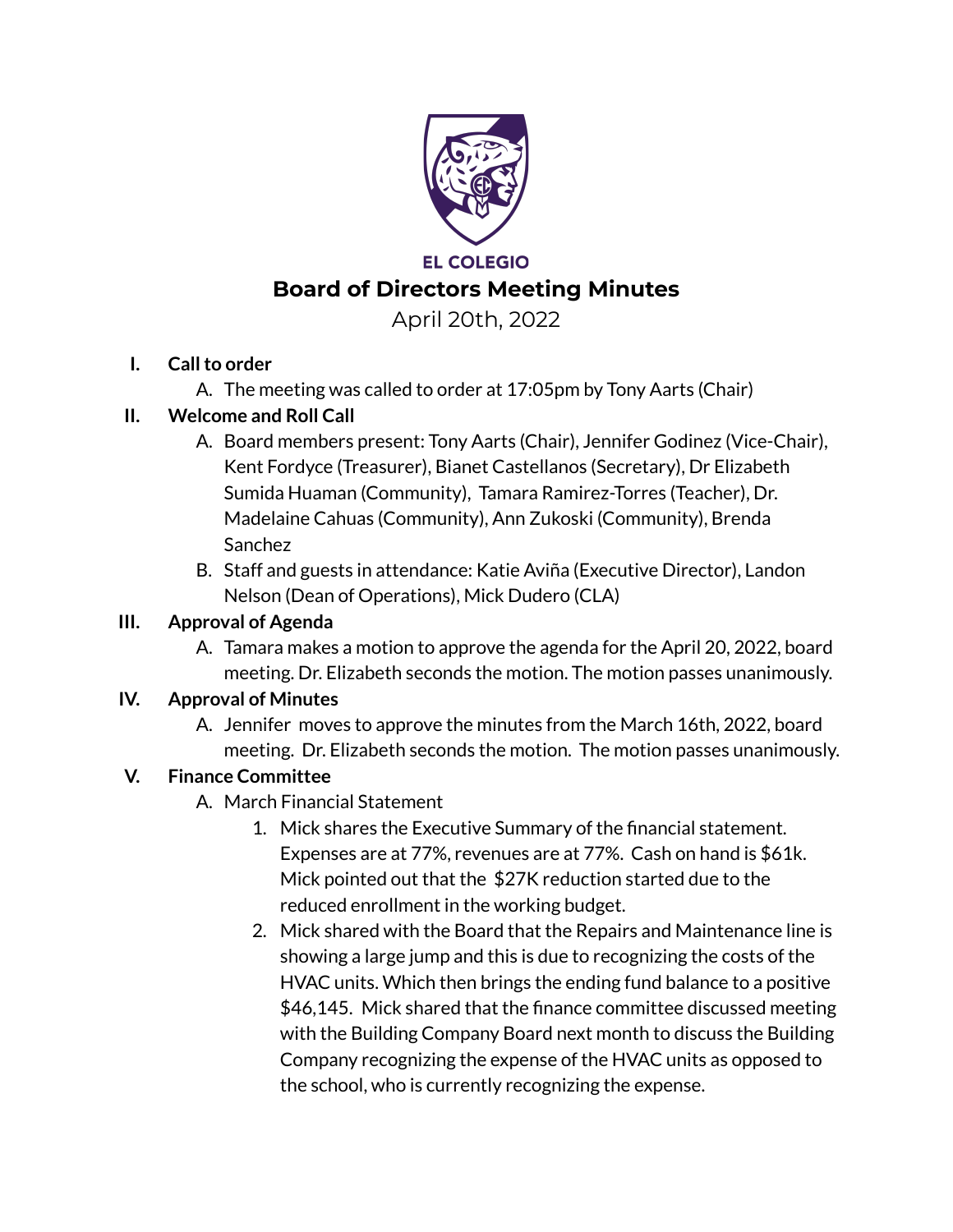- 3. Katie provided an update on the \$300K Propel Loan, which is in the final stages and we are hoping to close on by mid May.
- 4. Tamara moves to accept the March 2022 financial statement. Jennifer seconds the motion. The motion passes unanimously.

## **VI. Governance Committee**

- A. Ann updated the board that the committee has two items to bring forward and that during the last meeting policies have been getting organized. The committee has a plan to review and bring forth to the board review for the rest of the year.
- B. First item the committee brought for Board approval was EC's 715 Procurement Policy. There has been an additional item added to the policy; item 3 Purchases Procedures that delegates purchases and contract approvals in the amount of \$124,999 or less can be approved by the Executive Director. Anything more would need Board approval.
- C. Ann moves to accept the addition of Purchasing Procedures to 715 Procurement Policy presented by the Governance Committee. Kent seconds the motion. The motion passes unanimously.
- D. The second item brought to for Board approval was the 2022-2023 School Calendar. Ms Tamara raised questions about possibly having an earlier start date; so the Board advised Katie to bring back and to survey staff about changing the start date that was presented.

### **VII. Academic Committee**

A. Tony gave a summary of the last committee meeting which included reviewing Parent Surveys taken during quarter 3 conferences, 2021 Graduation Rates on the MDE Report Card and discussing expansion of class offerings next year to include Intro to Urban Education and Intro to Basic Statistics . Brenda summarized the committee's discussion about connecting with community partners to offer parent classes which our families expressed interest in. Madelaine summarized the committee's discussion about recreating community events at the pace of families and holding loteria nights to give folks time to reconnect after being disconnected from the pandemic.

# **VIII. Executive Director Update**

- A. Katie updated the Board that EC renewed contracts with both Indigo for Special Education Director services and Word of Mouth for Speech services. Indigo's contract increased by 5% and Word of Mouth increased by 8%.
- B. Katie shares Mr. Chad's College Algebra class won 1st place in a recent competition!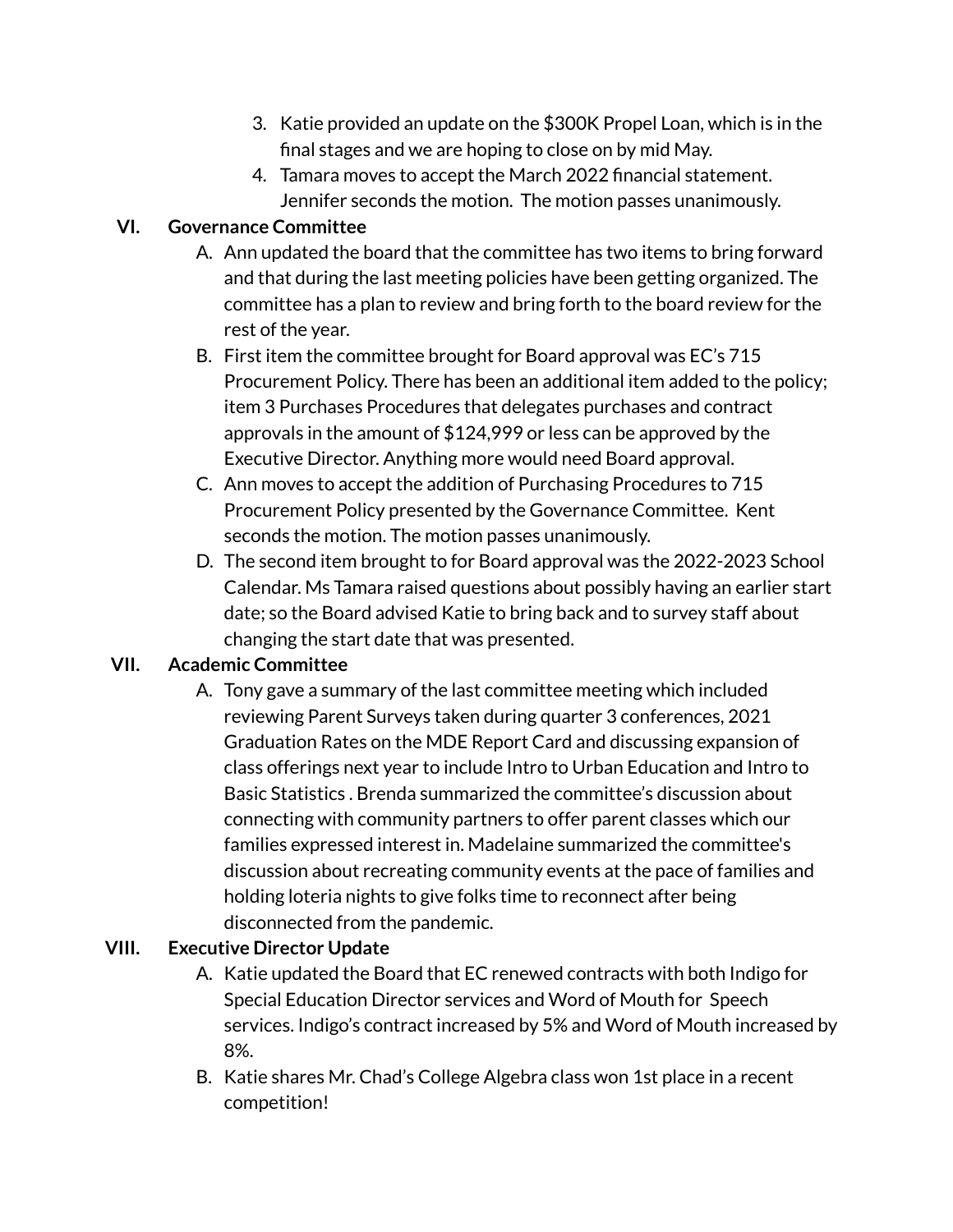- C. Katie shares that there are 12 9th graders enrolled for the 2022-2023 school year.
- D. Katie shared that during their first Loteria Night one of our parents expressed interest in joining the Board. Katie will meet with the parent this upcoming week to discuss the role and hopefully bring her to the board in May.
- E. Katie gave the board a fundraising update that for the month of March EC raised \$461 which bring's total unrestricted donations to a total of \$26,736 through the end of March. She reported that there have been no more grants received and that currently EC is running a fundraising Campaign for EC's Class of 2022! Their goal is \$5K and currently they are at \$3,600, Katie asked the Board to please continue to share it with their network since they are very close to reaching their goal!
- IX. Accounting and Financial Service Update
	- A. Jennifer informed the board the Finance committee reviewed the contract and Katie and Landon expressed that the meeting with the Designs for Learning team went well and they are looking forward to beginning work with their team.
	- B. Kent moves to accept the Designs for Learning contract. Bianet seconds the motion. The motion passes unanimously.

# **X. Announcements**

- A. Tony shared that parent teacher conferences are coming up May 6th, Senior Presentations are coming up May 17th - 20th and Wednesday, May 25th there will be STEM Presentations as well as 9th grade Family Night.
- B. Jennifer shared an announcement that she will begin a new job, working on race equity at a federal level! She shared that May will be her last Board meeting.
- **XI. Next board meeting is scheduled for Wednesday, May 25th, 2022 at 5pm**
- **XII. Public Comment**
	- A. There was no public comment.
- **XIII. Meeting Adjourned at 6:09pm**

**Board Secretary Bianet Caste** [Bianet Castellanos](https://na2.documents.adobe.com/verifier?tx=CBJCHBCAABAAs0ISXZnpHd50q1r87KpmoOLgVlDzcwFM) May 29, 2022

Bianet Castellanos (May 29, 2022 13:45 CDT) \_\_\_\_\_\_\_\_\_\_\_\_\_\_\_\_\_\_\_\_\_\_\_\_\_\_\_\_\_\_\_\_\_\_\_\_\_\_\_ Date:\_\_\_\_\_\_\_\_\_\_\_\_